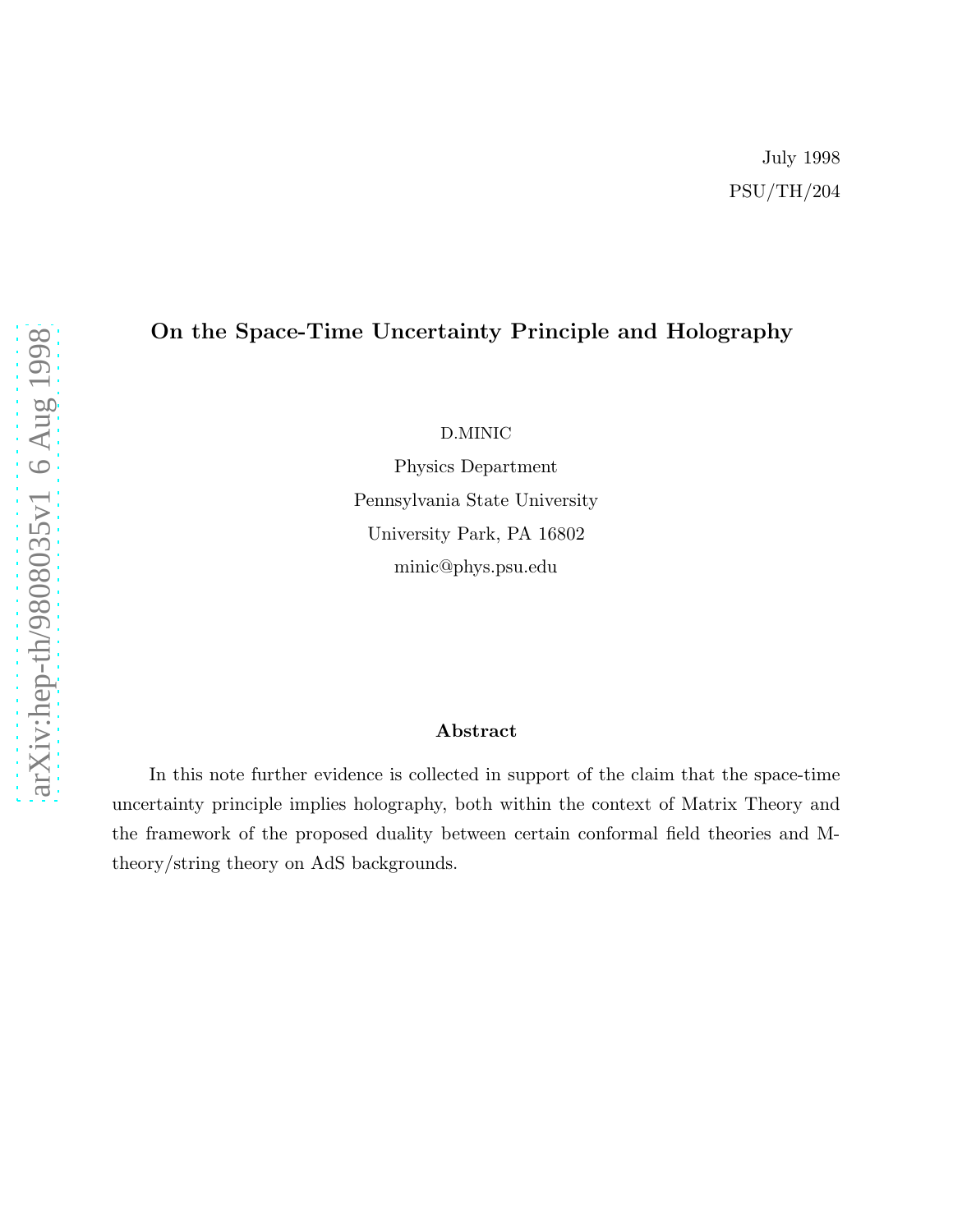# 1. Introduction

The holographic principle [1] asserts that quantum theory of gravity should be described via a boundary theory. In particular, the number of dynamical degrees of freedom should satisfy the Bekenstein-Hawking bound [2].

The background dependent proposals for a non-perturbative formulation of M-theory, such as Matrix theory [3] (M-theory in the infinite momentum frame), or proposals for a non-perturbative formulation of IIB string theory on  $AdS_5 \times S^5$  (and similarly M-theory on  $AdS_4 \times S^7$  and  $AdS_7 \times S^4$  [3,4,5,6] satisfy the Bekenstein-Hawking bound on the number of degrees of freedom as required by the holographic principle [3, 6]. (The boundary conformal field theories (CFT) in the latter case live on the boundary of the corresponding  $AdS$  space).

It is our aim in this note to collect further evidence in support of the claim, recently presented by Li and Yoneya [8], which states that the holographic principle is implied by the space-time uncertainty principle [7,8,9] both in the context of Matrix theory and CFT/AdS duality. As it turns out, in both cases, the space-time uncertanty principle insures that the ultraviolet behavior of the boundary Dp-brane [10] world-volume theory is directly related to the infrared behavior of the theory in the bulk [7,8,9], which in turn implies holography.

## 2. Space-time Uncertainty Principle in String Theory and M-theory

First we briefly review the space-time uncertainty principle following the original work of Yoneya [7]. For a more complete account the reader is referred to the recent beautiful survey of Li and Yoneya  $|8|$ .

The origin of the space-time uncertainty principle in string theory is in the time-energy uncertainty relation of quantum mechanics [7,8]  $\Delta T \Delta E \geq \hbar$ . In string theory, the energy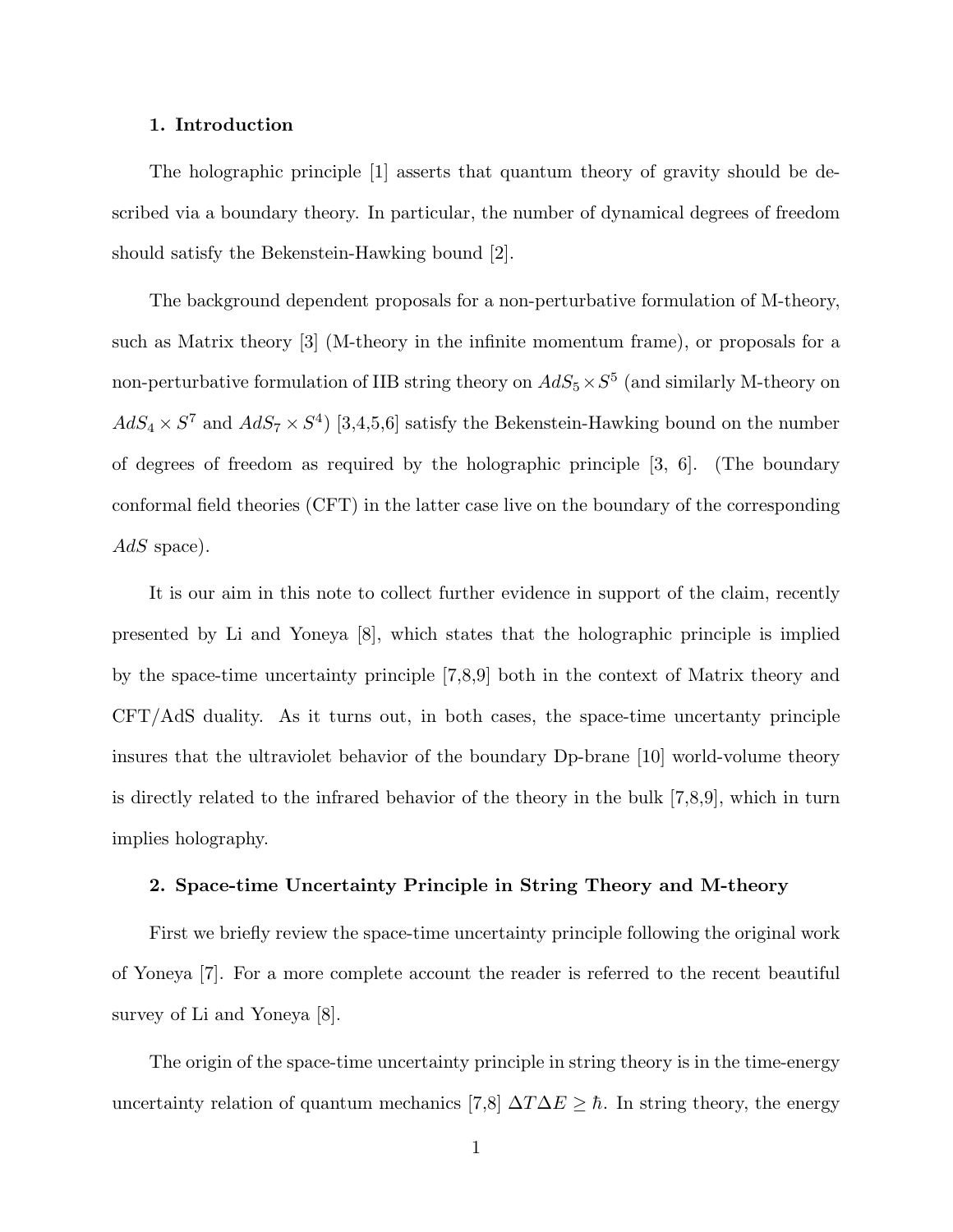is approximately proportional to the string length X, so that  $\Delta E \sim \frac{\hbar}{\alpha'} \Delta X \sim \frac{\hbar}{l_s}$  $\frac{h}{l_s^2}\Delta X.$ Thus the following space-time uncertainty relation is valid

$$
\Delta T \Delta X \ge l_s^2. \tag{1}
$$

The above formulation of the space-time uncertainty principle can be related to the opposite scaling of the longitudinal (including time) and transverse directions of a string (or a Dp-brane in general) [7, 8]. Short scales (UV) on the world-volume correspond to long scales (IR) in target space. In other words, if the space-time coordinates  $X_i(\sigma_m)$  scale as

$$
X_i(\sigma_m) \to \lambda X_i(\sigma_m), \tag{2}
$$

then the world-volume coordinates  $\sigma_m$  must scale inversely as

$$
\sigma_m \to \lambda^{-1} \sigma_m. \tag{3}
$$

In [7,8] it has been also pointed out that the space-time uncertainty principle in string theory is intimately related to the original Regge/resonance duality (s-t channel duality of the old dual resonance models). For example, the Regge regime corresponds to the limit  $\Delta X \to \infty$ . On the other hand, the resonance regime corresponds to the limit  $\Delta T \to \infty$ .

The space-time uncertainty principle of the theory of closed strings is also related to the existence of a massless spin 2 particle in the spectrum [7,8]. The argument goes as follows: high-energy scattering gedanken experiments probe the short time scales; hence,  $\Delta T \to 0$ . The amplitude of the scattering process is proportional to  $\Delta X_{long} \sim l_s^2 / \Delta T \sim E$ , which in turn implies the existence of a massless spin 2 particle, the graviton. (The intercept of the leading Regge trajectory  $\alpha(t)$  is 2, which follows from the dependence of the scattering amplitude on energy,  $E^{\alpha(t)-1} = E$ .)

On the other hand, the region  $\Delta T \to \infty$ , which according to the space-time uncertainty principle corresponds to  $\Delta X \rightarrow 0$ , is associated with short distance processes in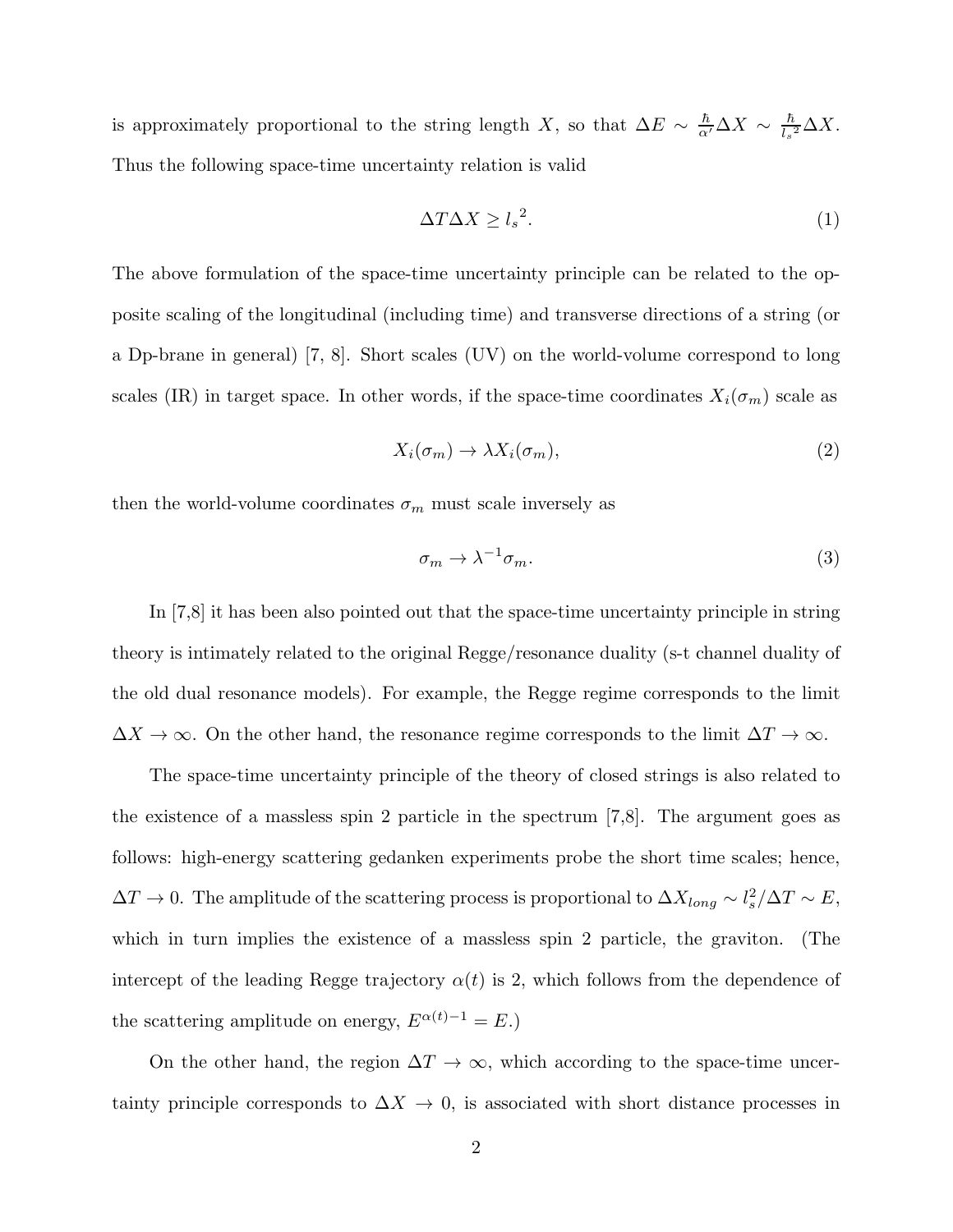string theory, i.e. with the physics of D-branes [9,10,11]. It has been also pointed out by Yoneya that the space-time uncertainty principle is closely related to the fact that perturbative string theory is conformally invariant [7].

Furthermore, Li and Yoneya [9] showed that the description of Dp-branes in terms of  $U(N)$  super Yang-Mills theories is aslo compatible with the space-time uncertainty principle. In this case one examines the behavior of the low energy theory of  $N$  D0-branes, i.e. the action of the  $\mathcal{N} = 16$  U(N) supersymmetric Yang-Mills quantum mechanics [3, 12] (with  $l_s = 1$ )

$$
S = \int dt Tr \frac{1}{g_s} \left(\frac{1}{2} (D_t X_a)^2 + i\bar{\theta} D_t \theta + \frac{1}{4} [X_a, X_b]^2 - \bar{\theta} \Gamma^a [\theta, X_a] \right).
$$
 (4)

Here  $D_t X_a = \partial_t + [A_0, X_a]$ . As Li and Yoneya [9] noticed, this expression is invariant under (in  $A_0 = 0$  gauge)

$$
X \to g_s^{1/3} X, \quad t \to g_s^{-1/3} t,\tag{5}
$$

which is consistent with (1). The scale  $g_s^{-1/3}l_s$  is nothing but the 11-d Planck length of Matrix theory [3]. There are many nice physical applications of (5) [9]. For example, the order of magnitude estimate of the distances probed by D0-branes is given by  $\Delta X \sim \sqrt{v} l_s$ (this follows from  $\Delta T \Delta X \sim \frac{(\Delta X)^2}{v} \sim l_s^2$ ). The spreading of a D0-brane wave packet is estimated from  $\Delta X \sim \sqrt{v}l_s$  and  $X \sim g_s^{1/3}l_s$  to be of the order of  $g_s l_s/v$ . All these results can be also obtained from the Born-Oppenheimer approximation for the coupling between the diagonal and off-diagonal  $U(N)$  matrix elements as in [11].

The argument of Li and Yoneya [9] can be generalized to other Dp-branes. The longitudinal and transverse lengths scale oppositely with the powers of the string coupling constant  $g_s^{-1/(3-p)}$  and  $g_s^{-1/(3-p)}$  (for  $p=3$  the super Yang-Mills theory is conformally invariant). As pointed out by Yoneya [7], these scalings are consequences of the fact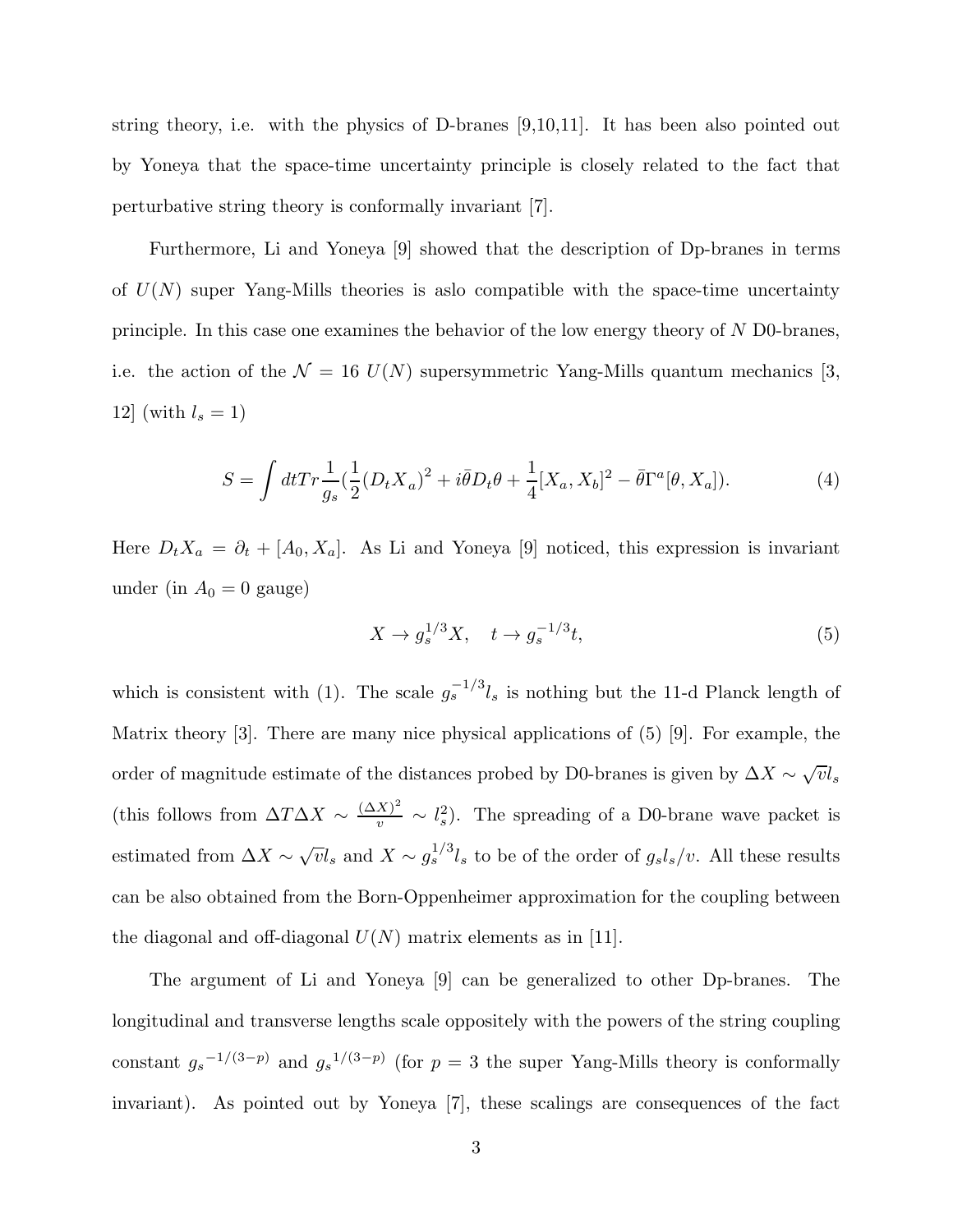that the interactions between Dp-branes are mediated via open strings, whose respective longitudinal and transverse lengths satisfy the space-time uncertartainty relation.

The mathematical structure behind the space-time uncertainty principle is at the moment unknown. The simplect Lorentz covariant formulation of the space-time uncertainty principle, as proposed by Yoneya [7], is to assume non-commutativity of all space-time coordinates

$$
[X_{\mu}, X_{\nu}]^2 \sim I. \tag{6}
$$

This relation leads immediately to eq. (1). Unfortunately, at the moment, there is no satisfactory covariant formulation of M-theory which would incorporate this statement of the space-time uncertainty principle. (See [13] for some preliminary comments regarding this question.)

But the space-time uncertainty principle in string theory can be generalized to Mtheory. As shown in [8], the space-time uncertainty relation of Matrix theory reads

$$
\Delta X_- \Delta X_a \Delta X_+ \sim l_{11}^3. \tag{7}
$$

Here  $X_-\$  denotes the longitudinal direction and  $X_+$  - the global time of Matrix theory. This follows from the fact that  $\alpha' = l_{11}^3/R$ ,  $l_{11}$  being the 11-d Planck length. In Matrix theory  $\Delta X_-\sim R$ , the extent of the eleventh dimension; hence, (7) is compatible with (1). Ideally, the M-theory space-time uncertainty relation (7) should be used as a guide towards a covariant formulation of Matrix theory.

Here we wish to point out that (7) is consistent with the covariant formulation of 11-d membrane [12], if the latter is suitably discretized (for example, along the lines of [13]) in order to take into account the fact that the membrane world-volume should be at least of order  $l_{11}^3$ .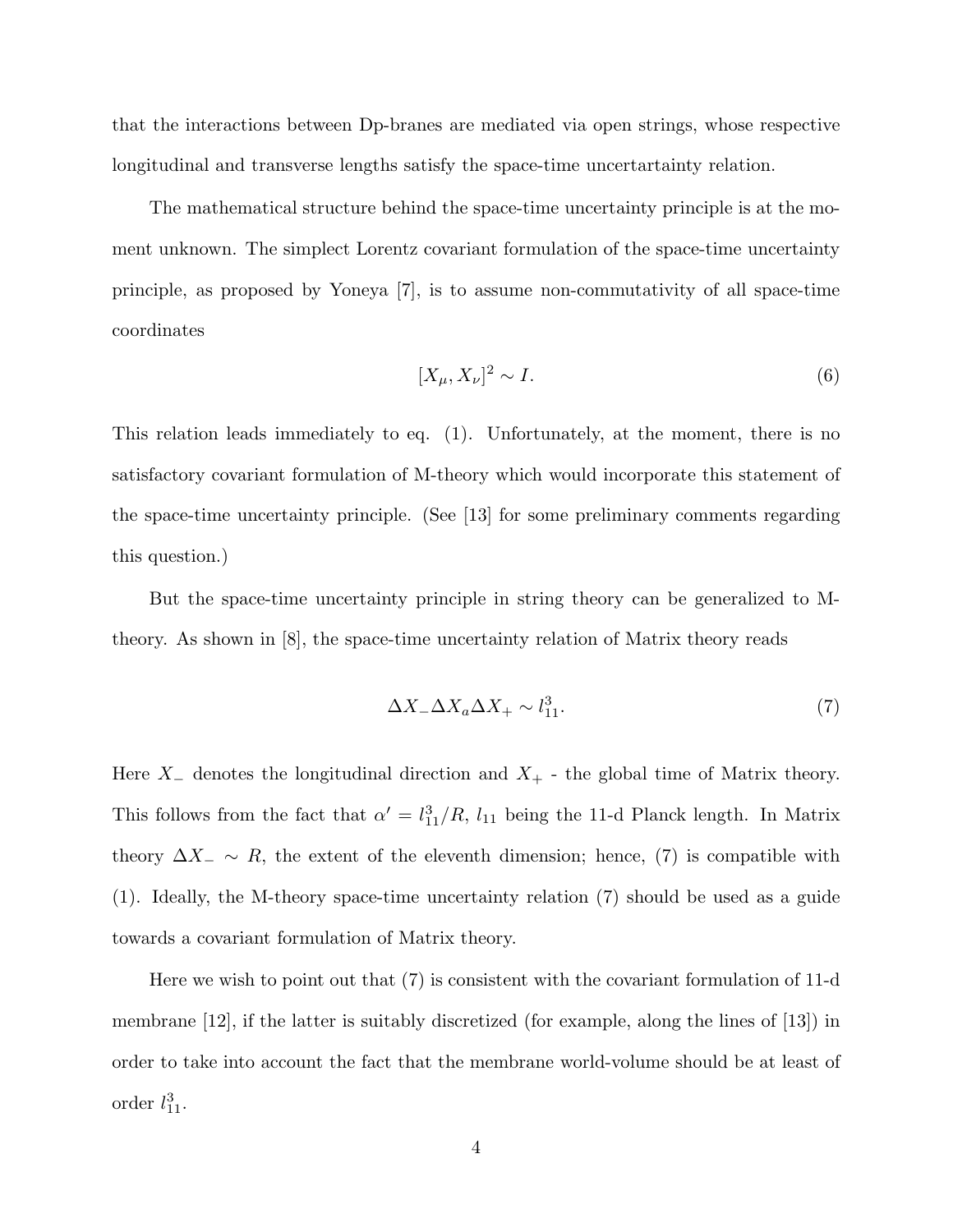First (7) implies the following scaling of space-time coordinates

$$
X_{\mu} \to g^{1/3} X_{\mu}.\tag{7a}
$$

Notice that this relation is consistent with the classical membrane Nambu-Goto action  $S_{mem} \sim \frac{1}{g}$  $\frac{1}{g}\int d^3\xi \sqrt{-det g_{ij}}$ , where  $g_{ij} = \partial_i X^{\mu} \partial_j X^{\nu} \eta_{\mu\nu}$  is the induced metric on the 3volume of the membrane (for simplicity we consider only the bosonic case as in [13]). In light cone-gauge  $[12]$ ,  $(7a)$  reduces to  $(5)$ .

Second, note that the M-theory space-time uncertainty relation (7) is consistent with the energy-time uncertainty relation, once we take into account that the energy of the membrane is proportional to its area. Of course, strictly speaking this argument is not correct, because the membrane is an effective object in M-theory. On the other hand this should be true for the case of a discretized covariant membrane [13], whose volume is bounded from below by  $l_{11}^3$ .

Finally, note that (7) implies a relativistic bound on the uncertainty of the transverse coordinate  $\Delta X \sim \sqrt{c/\Delta X_-}$   $l_{11}^{3/2}$ , (c is the velocity of light), once we take into account that  $c\Delta X_+\sim \Delta X$ . One expects, in analogy with quantum field theory where the uncertainty for the coordinate of a relativistic particle corresponds to a momentum uncertainty proportional to the threshold energy for particle-antiparticle production, that processes which lead to a bound on  $\Delta X$  should involve brane-anti-brane interactions, and should be described in any covariant version of Matrix theory consistent with (7).

# 3. Space-time Uncertanty Principle, Holography and Matrix Theory

The point of this section is to discuss evidence in favor of the claim that the space-time uncertainty principle implies holographic behavior in Matrix theory [8].

We start by reviewing the work of Jevicki and Yoneya [14]. First, these authors show that there is a hidden  $SU(1, 1)$  symmetry of the Matrix theory action (4). The symmetry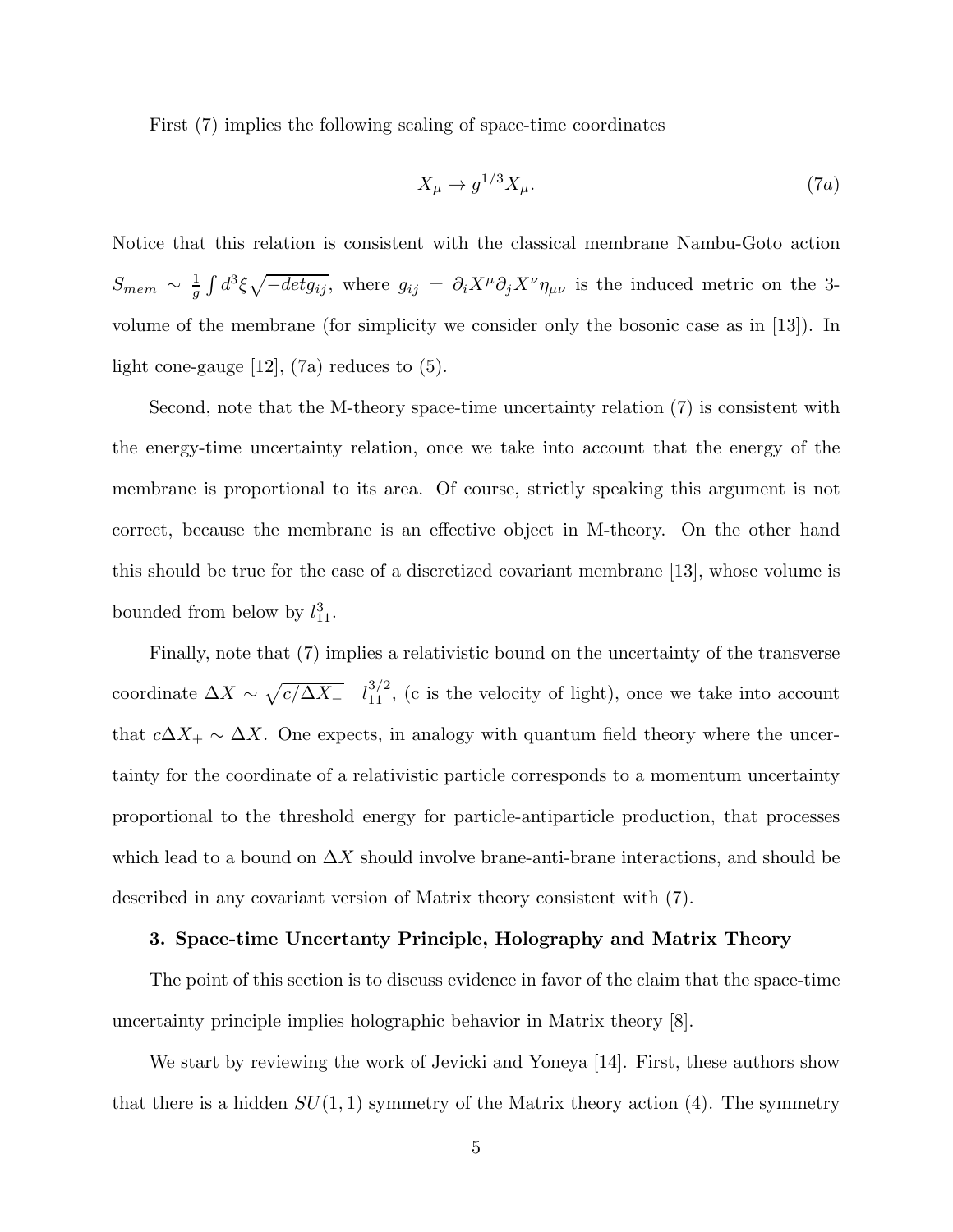is generated by scale transformations (D) (implied by the space-time uncertainty relation), time translations (H), and special conformal transformations (K) (under which the string constant, treated as a part of background field variables, also changes [14]).

The explicit actions of D, H and K are given by [14]

$$
\delta_D X_a = X_a, \quad \delta_D A_0 = A_0, \quad \delta_D t = -t, \quad \delta_D g_s = 3g_s
$$

$$
\delta_H X_a = 0, \quad \delta_D A_0 = 0, \quad \delta_H t = 1, \quad \delta_H g_s = 0
$$

$$
\delta_K X_a = 2t X_a, \quad \delta_K A_0 = 2t A_0, \quad \delta_K t = -t^2, \quad \delta_K g_s = 6t g_s.
$$

$$
(8a)
$$

These transformations form an  $SU(1,1)$  algebra

$$
[\delta_D, \delta_H] = \delta_H, \quad [\delta_D, \delta_K] = -\delta_K, \quad [\delta_H, \delta_K] = 2\delta_D. \tag{8b}
$$

Furthermore, Jevicki and Yoneya [14] demonstrate that the above conformal symmetry (which stems from the space-time uncertainty principle) taken together with the SUSY nonrenormalization theorem [15] implies the lagrangian of Becker-Becker-Polchinski-Tseytlin (BBPT) [16], which is an effective lagrangian of a D0-brane probe in the background of heavy D0-brane sources. (The BBPT lagrangian [16] is computed in the framework of a discrete light-cone formulation of Matrix theory [17], where the number of partons N is kept finite.) This lagrangian is valid in the limit of large distances and small relative velocities [16] (with  $l_s = 1$ )

$$
S_{eff} = -\int dt \frac{1}{g_s h(r)} (\sqrt{1 - h(r)v^2} - 1), \tag{9a}
$$

where the static D0-brane background is described by  $h(r) \equiv h_{--}(r) = \frac{15N}{2g_s^5 r^7}$ .

Now, in the limit of mean field theory, the BBPT action implies holography. This particular fact has been already demonstrated in the study of neutral black hole - like bound states of D0-branes in the infinite momentum frame [18]. The characteristic size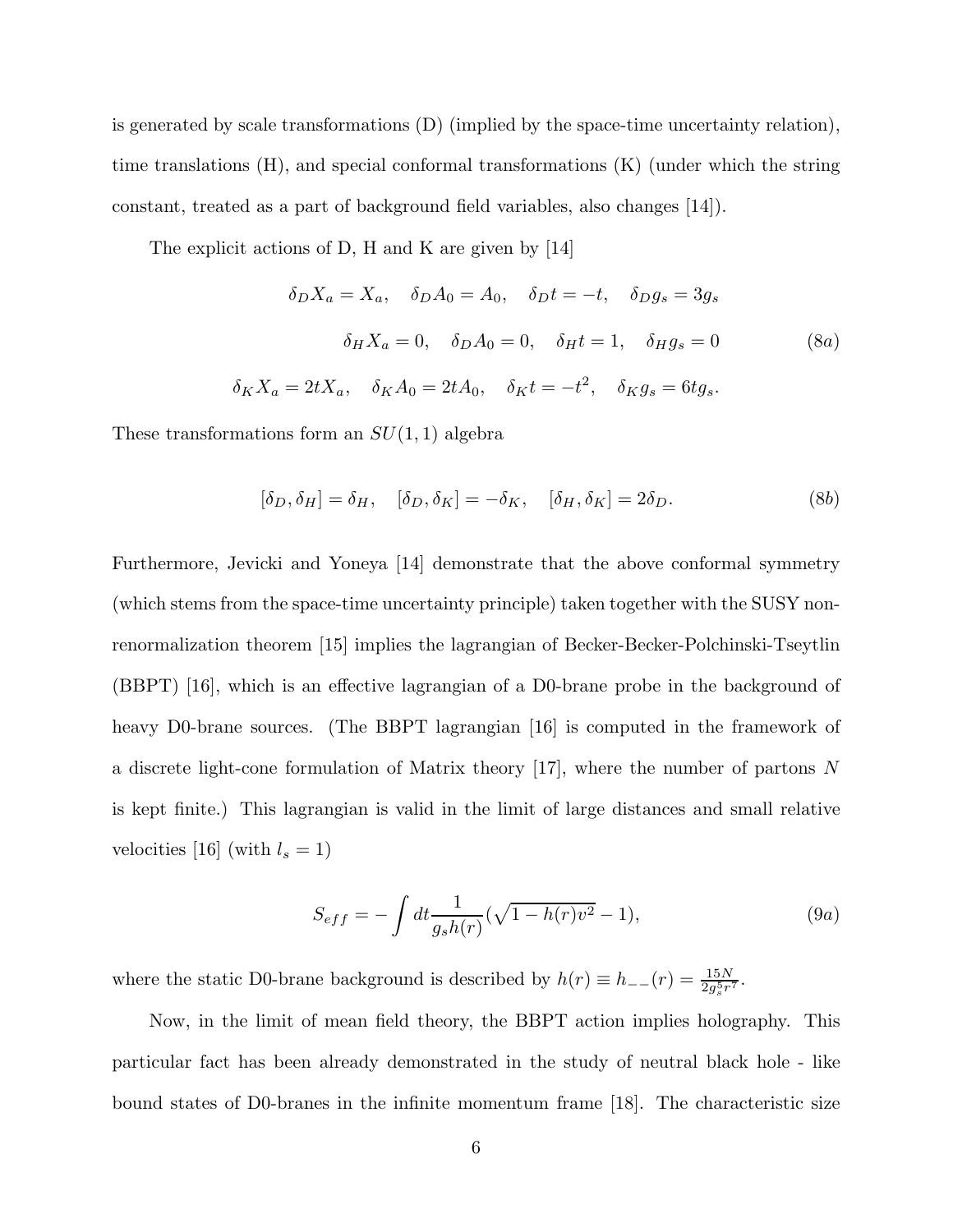of such a bound state is essentially the Schwarzschild radius  $R_h$ . The characteristic velocity of D0-branes in the infinite momentum frame is determined by the inverse of the boosting parameter, or basically from the Heisenberg uncertainty relation  $vR_h \sim 1$ . The Bekenstein-Hawking scaling relation for the black-hole entropy  $S \sim R_h^{D-2}$  $\frac{D-2}{h}/G_D$ , in Dspacetime dimensions, follows after the virial theorem is applied to (9a) (at the transition point  $S \sim N$  [18,19]). Thus we conclude, though indirectly, that the space-time uncertainty principle together with the SUSY non-renormalization theorem implies holography.

Note that this picture can be, at least formally, generalized to the charged black holes discussed in [20] (I thank S. Chaudhuri and M. Li for many discussions regarding this issue): For a large boost the energy  $E$  and momentum  $P$  of a charged black hole are according to [20]  $E \sim \mu A \exp \alpha$ ,  $P \sim \mu A \exp \alpha$ , following the notation of [20]. Also, the black hole mass scales as  $M \sim \mu A \sim R_h^{D-3} C^{-1/2}$  where  $A(\beta_i) \equiv (\lambda + \sum_{i=1}^n \cosh 2\beta_i)$  and  $C(\beta_i) \sim$  $A(\beta_i)^{-2}B(\beta_i)^{2(D-3)/D-2}$  and  $B(\beta_i) \equiv \prod_{i=1}^n \cosh \beta_i$ , again following the notation of [20]. Thus, the black hole longitudinal momentum is determined as  $P \sim R_h^{D-3} C^{-1/2} \exp \alpha$ . Let us concentrate on the special point  $P = N/R$ . The boosting parameter  $\exp \alpha$  is given by  $\exp \alpha \sim C^{1/2} R_h / R$ . This parameter determines by how much the box of size R has to expand to accomodate a charged black hole [20] of the horizon radius  $R_h$ . Suppose we postulate that the radius of the bound state  $r_b$  is related to the horizon radius  $R_h$  via  $R_h \sim$  $r_b C^{\frac{1}{D-4}}$ . The physical meaning of this relation is simple: the line elements of [20] roughly have the Reissner-Nordström form, which implies that there should exist two characteristic scales describing the physics of charged black holes. The presence of charges is hidden in the complicated function  $C$ , which we take as a phenomenological input. The two scales naturally coalesce into one,  $R_h$ , if we consider a neutral black hole. The characteristic partonic velocity is determined by the inverse of the boosting parameter  $\exp \alpha$ , that is,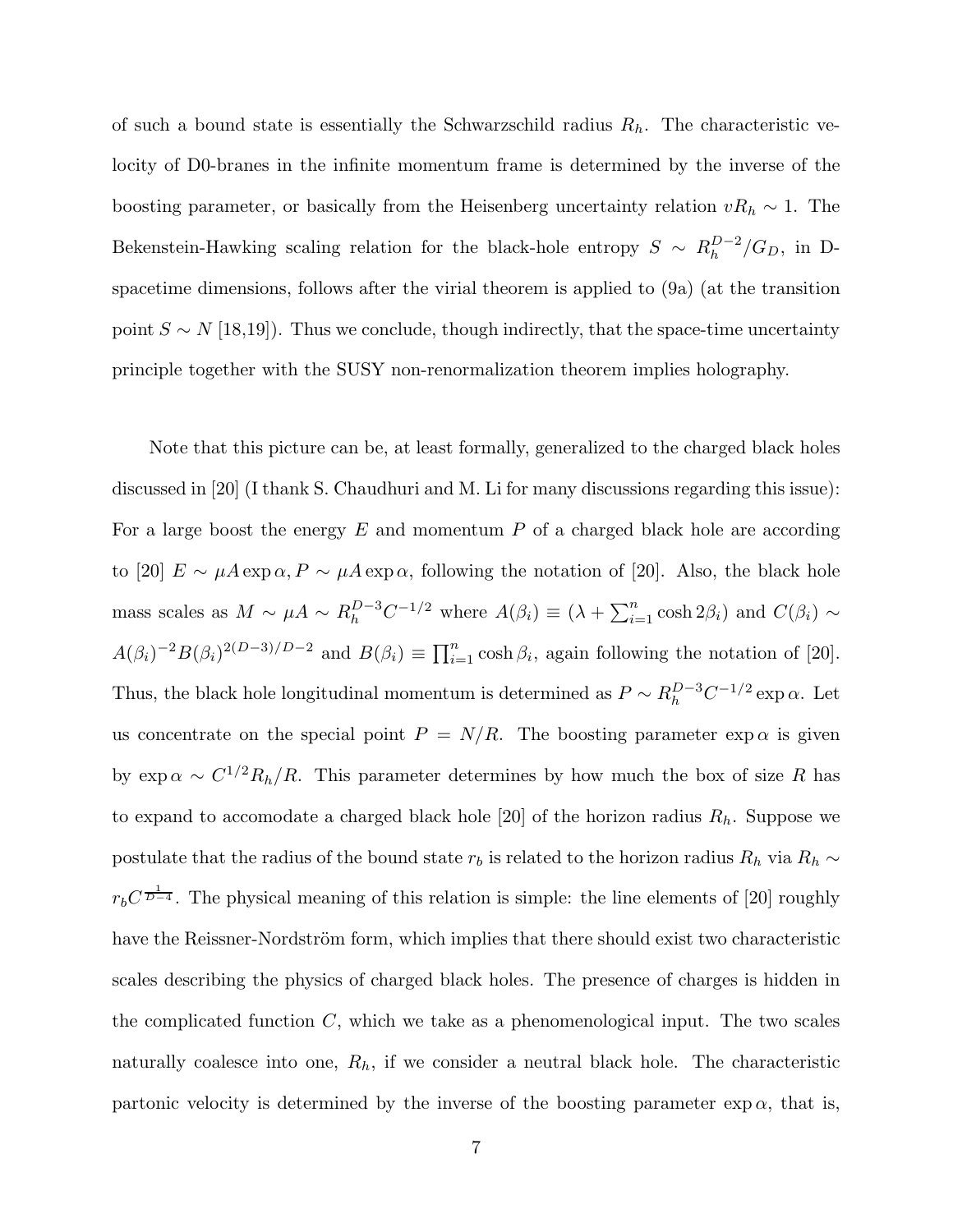$v \sim \frac{R}{R_h}$  $\frac{R}{R_h}C^{-1/2}$ . Then the application of the virial theorem to the BBPT effective lagrangian gives the Bekenstein-Hawking formula at the special point  $N \sim S$ , i.e.  $S \sim N \sim \frac{R_h^{D-2}}{G_D}$ . The virial theorem and the first law of thermodynamics imply the equation of state (after we utilize the Bekenstein-Hawking scaling)  $S \sim (NT/R)^{\frac{D-2}{D-4}} C^{\frac{D-2}{D-4}}$ . This relation tells us that  $R_h \sim (NTG_D/R)^{\frac{1}{D-4}} C^{\frac{1}{D-4}}$ , which is exactly the relation between the size of the bound state  $r_b$  and the horizon radius  $R_h$ , if the size of the bound state is defined to scale as  $r_b \sim (NTG_D/R)^{\frac{1}{D-4}}$ . Also, the infinite momentum dispersion relation  $E_{lc} \sim M^2R/N$ leads to  $\mu \sim (NT/R)^{(D-3)/(D-4)} (C^{\frac{D-2}{2(D-4)}}/A)$ , which agrees with [20]. When  $C \to 1$  we recover the familiar expression for the Schwzrschild black hole, as expected.

Another way to see holography of (9a) is to realize that the BBPT effective action is nothing but the Einstein-Hilbert action  $S_{EH} = -\frac{1}{16\pi}$  $\frac{1}{16\pi G} \int dx^{11} \sqrt{g}R$ , written in the infinite momentum frame [21], in the limit of large distances and small relative velocities. Then by formally applying the Gibbons-Hawking argument [22, 23] to the euclidean partition function defined by the above action one finds that the entropy satisfies the Bekenstein-Hawking scaling. One might expect that this formal counting is valid in this case because one is only looking at the low-energy behavior of Matrix theory. But a word of caution is needed here. Strictly speaking, we cannot use the Gibbons-Hawking argument given the current dictionary between Matrix theory and 11-d supergravity [24]. In the linearized 11-d supergravity one cannot talk about black hole bound states, so the above scaling arguments do not apply. On the other hand there exists a very beautiful argument due to Jacobson [25], which essentially states that a holographic theory of gravity which satifies the usual axioms of quantum field theory in curved space time, implies the full non-linear structure of general relativity. In our case this would translate into a statement that holography in Matrix theory (as implied by the space-time uncertainty principle) together with locality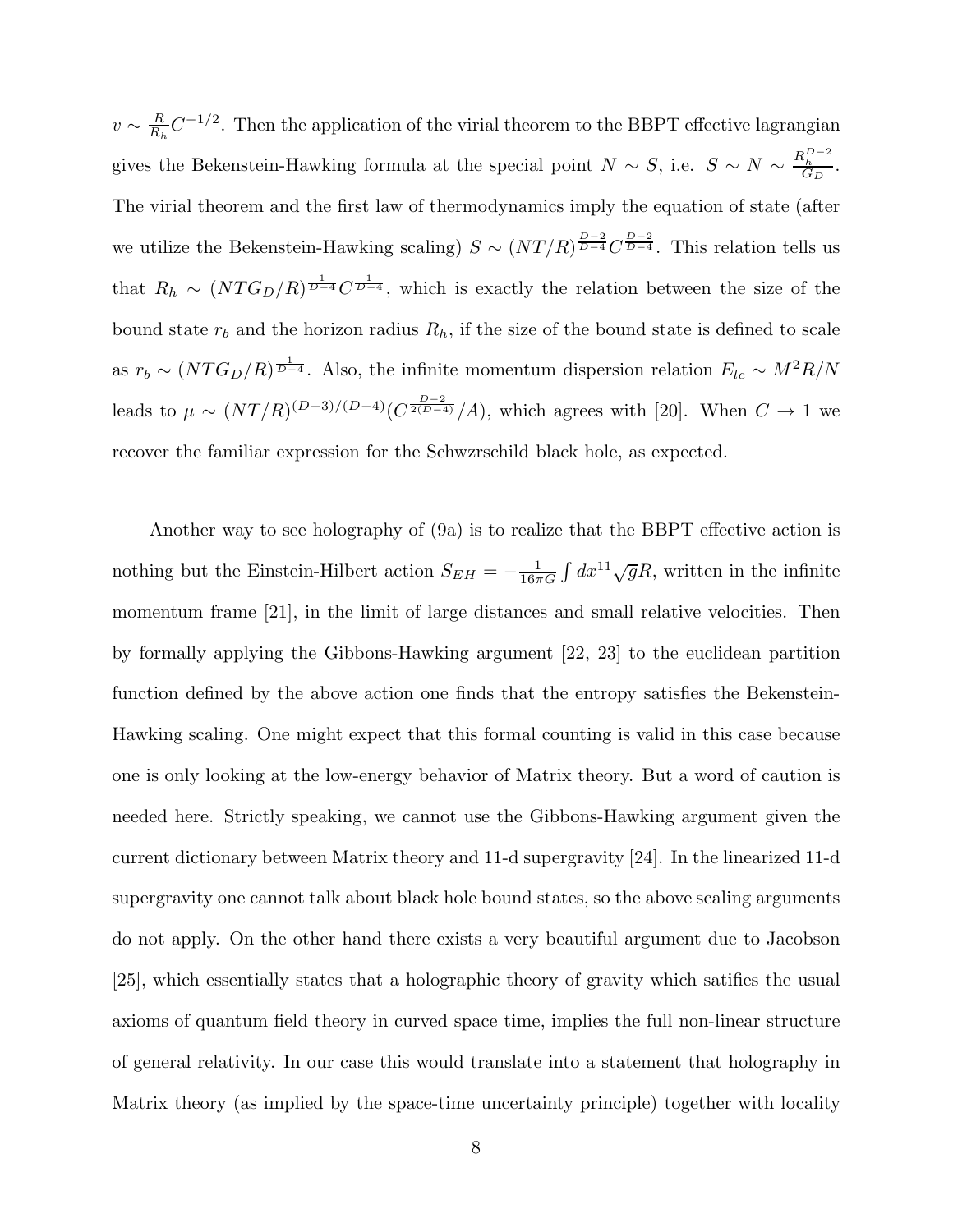should lead to the full non-linear structure of 11-d supergravity. But to be able to directly apply Jacobson's argument [25] we also need a fully covariant version of Matrix theory.

Fortunately, we can do better than to observe holography in Matrix theory in the background of static D0-brane sources. Using the recent powerful results of Okawa and Yoneya  $|26|$  on the full structure of 3-body interactions in Matrix theory at finite N, we can argue that holography is valid even when many-body interactions of D0-branes are taken into account.

Indeed, the effective lagrangian that describes 3-body interactions of D0-branes according to Okawa and Yoneya has two pieces (eqs. 2.53 and 2.55 of [26]):

$$
L_V = -\sum_{a,b,c} \frac{(15)^2 N_a N_b N_c}{64R^5 M^{18}} v_{ab}^2 v_{ca}^2 (v_{ab} \cdot v_{ca}) r_{ab}^{-7} r_{ca}^{-7}
$$

and

$$
L_Y = -\sum_{a,b,c} \frac{(15)^3 N_a N_b N_c}{96(2\pi)^4 R^5 M^{18}} [-v_{bc}^2 v_{ca}^2 (v_{cb} \cdot \nabla_c) (v_{ca} \cdot \nabla_c)
$$
  
+  $\frac{1}{2} v_{ca}^4 (v_{cb} \cdot \nabla_c)^2 + \frac{1}{2} v_{bc}^4 (v_{ca} \cdot \nabla_c)^2 - \frac{1}{2} v_{ba}^2 v_{ac}^2 (v_{cb} \cdot \nabla_c) (v_{bc} \cdot \nabla_b)$   
+  $\frac{1}{4} v_{bc}^4 (v_{ba} \cdot \nabla_b) (v_{ca} \cdot \nabla_c) [\Delta(a, b, c)]$   
which is a) =  $\int d^9x |x - x|^{-7}|x - x|^{-7}|x - |x|^{-7}$  and a b, a are particles lab

where  $\Delta(a, b, c) \equiv \int d^9 y |x_a - y|^{-7} |x_b - y|^{-7} |x_c - y|^{-7}$  and  $a, b, c$  are particle labels.

It is now easy to see that both  $L_V$  and  $L_Y$  lead to the Bekenstein-Hawking scaling if the relative velocities of particles saturate the Heisenberg uncertainty bound  $vr \sim 1$  at the transition point  $S \sim N$  in the large N limit. The  $L_Y$  term is much more subtle than  $L_V$  in this respect, but the scaling argument still works. The effective lagrangians for 2- and 3-body interactions follow from the general structure of (4), which is compatible with the space-time uncertainty principle, thus supporting the claim that the space-time uncertainty principle underlies holography in Matrix theory.

We end this section with a simple observation about the hidden  $SU(1, 1) \sim SO(2, 1)$ symmetry in Matrix theory [14]: In [27] it was argued that in the large N limit there exists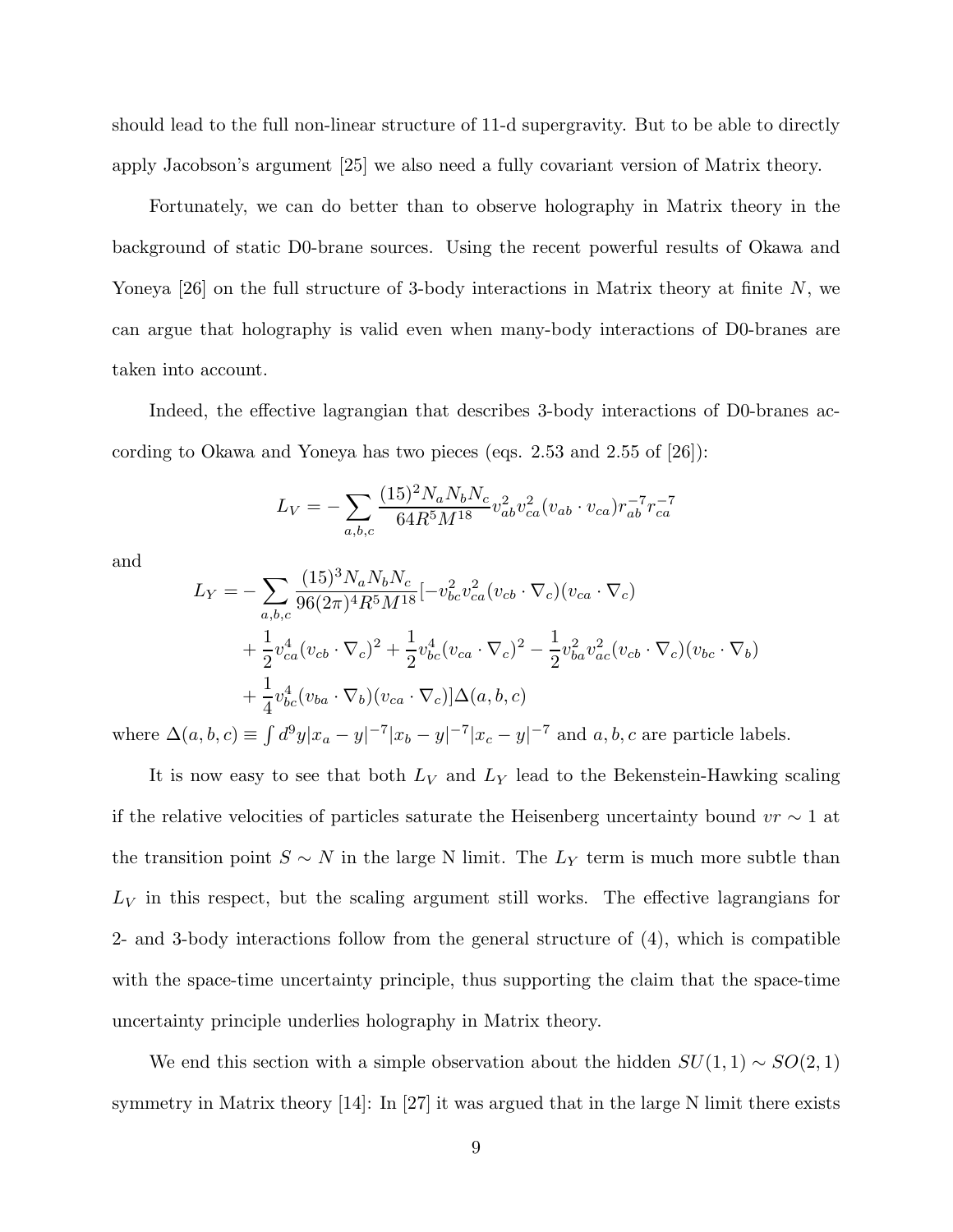an  $SO(1,2) \times SO(16)$  symmetry in Matrix theory. This should be compared to the well known fact that the 11-d supergravity can be formulated in such a way so that the same symmetry is made manifest [28]. Notice that the  $SO(16)$  symmetry is not an isometry of any compactification of the 11-d supergravity. Rather this  $SO(16)$  naturally appears as a local symmetry of the 11-d supergravity dimensionally reduced to 3-d [29].

## 4. Space-time Uncertanty Principle, Holography and AdS/CFT Duality

In this section we comment on the claim that the space-time uncertainty principle implies holography [8] in the context of CFT/AdS duality [30].

The argument of Susskind and Witten [30] relies on the connection between the UV behavior of the boundary conformal field theory and the IR behavior of the bulk AdS theory of gravity. In fact, this UV-IR relation of Susskind and Witten is nothing but the statement of the space-time uncertainty principle, as we have seen in section 1. (eqs. (2) and (3)).

The argument for the holographic bound goes as follows [30]: The number of degrees of freedom  $N_{dof}$  per unit volume in the boundary CFT theory ( $\mathcal{N} = 4$  super  $SU(N)$ ) Yang-Mills in 4-d) scales as

$$
N_{dof} \sim N^2/\delta^3,\tag{10}
$$

where  $\delta$  is an UV cut-off of the world-volume  $CFT_4$  theory which lives on the boundary of  $AdS_5$ . The spatial volume of the boundary theory is  $V_3 = R_b^3/\delta^3$  which implies

$$
N_{dof} \sim V_3 N^2 / R_b^3. \tag{11}
$$

But CFT/AdS duality, following the original work of Maldacena [4], relates N and the radius of  $AdS_5$ 

$$
R_b = l_s (g_s N)^{1/4},\tag{12}
$$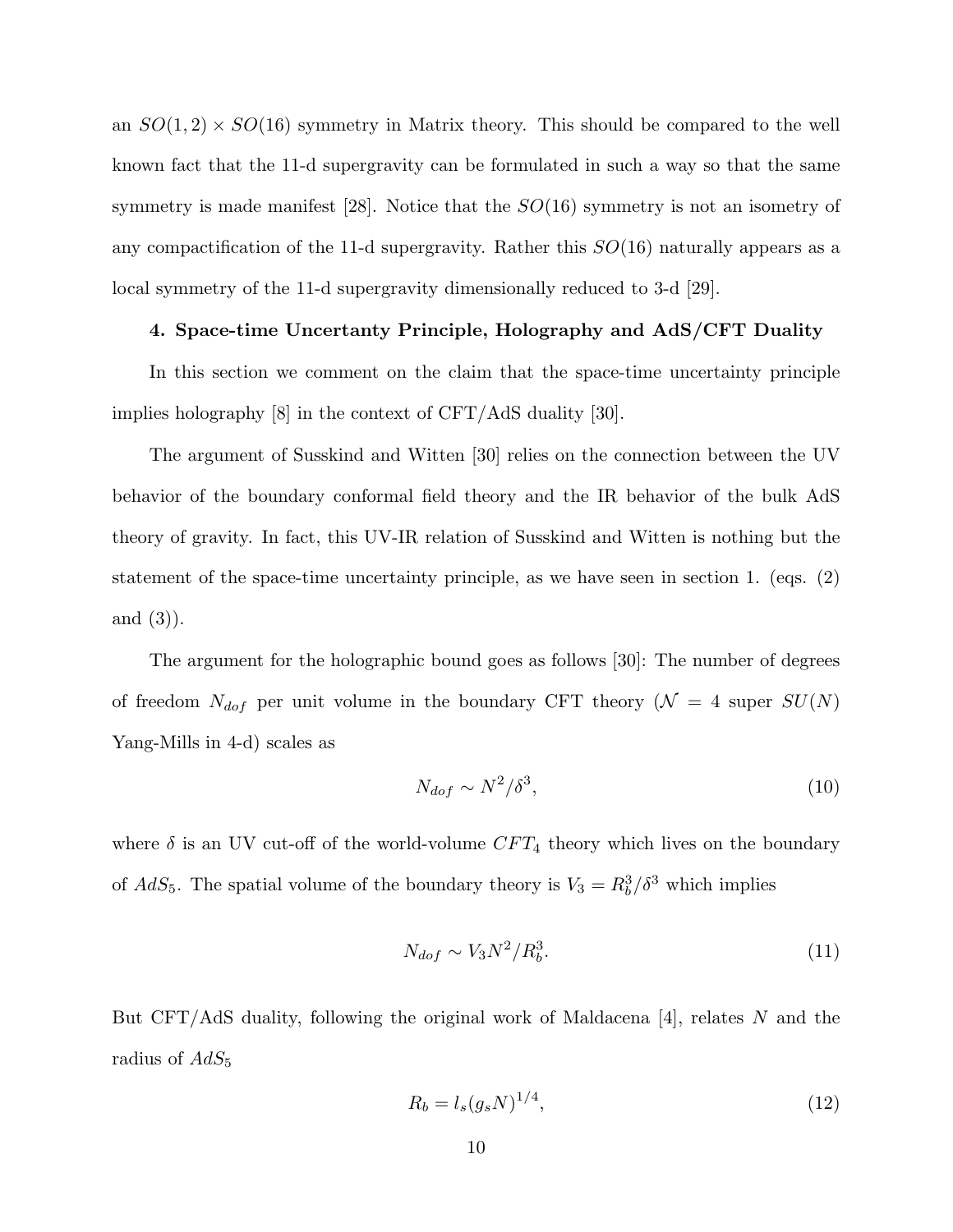which in combination with eq.  $(10)$  gives the Bekenstein-Hawking bound.

The argument of [30] can be readily generalized for the case of membranes and five branes [8]. The relevant number of degrees of freedom in the former case should scale as  $N^{3/2}$  and in the latter as  $N^3$ . The latter scaling might be naturally interpreted if we had a non-abelian formulation of theories involving two-forms, which we don't.

But the relationship between  $N^{3/2}$  and  $N^3$  could be understood from the following picture: Imagine a covariant formulation of Matrix theory in which the world-volume of the M-theory membrane is suitably discretized, as described in section 2. The covariant formulation should also naturally include the covariant M-theory five-brane. Given the fact that in Matrix theory [31] the longitudinal five-brane wrapped around the longitudinal direction can be seen by stacking two orthogonal transverse membranes, we can envision stacking two orthogonal discretized membrane world-volumes in covariant Matrix theory to get a covariant M-theory five-brane. Then in order to match the energy densities of two objects the number of degrees of freedom of the theory that describes the discretized membrane should be square root of the number of degrees of freedom that describe the covariant M-theory five-brane. Hence  $N<sup>3</sup>$  degrees of freedom of the five-brane theory imply  $N^{3/2}$  degrees of freedom of the membrane theory, as it should be.

Actually, we can extend the argument Susskind and Witten, to include conformal field theories in other number of dimensions. (This has been noticed in conversations with M. Li.) For the cases considered above the number of degrees of freedom in d-dimensions goes as  $N^{d/2}$ . Then, there should exist a superconformal quantum mechanics with  $N^{1/2}$  degrees of freedom, and a five dimensional superconformal theory with  $N^{5/2}$  degrees of freedom. The two dimensional superconformal field theory with N abelian degrees of freedom also fits this pattern. The argument of Susskind and Witten which gives Bekenstein-Hawking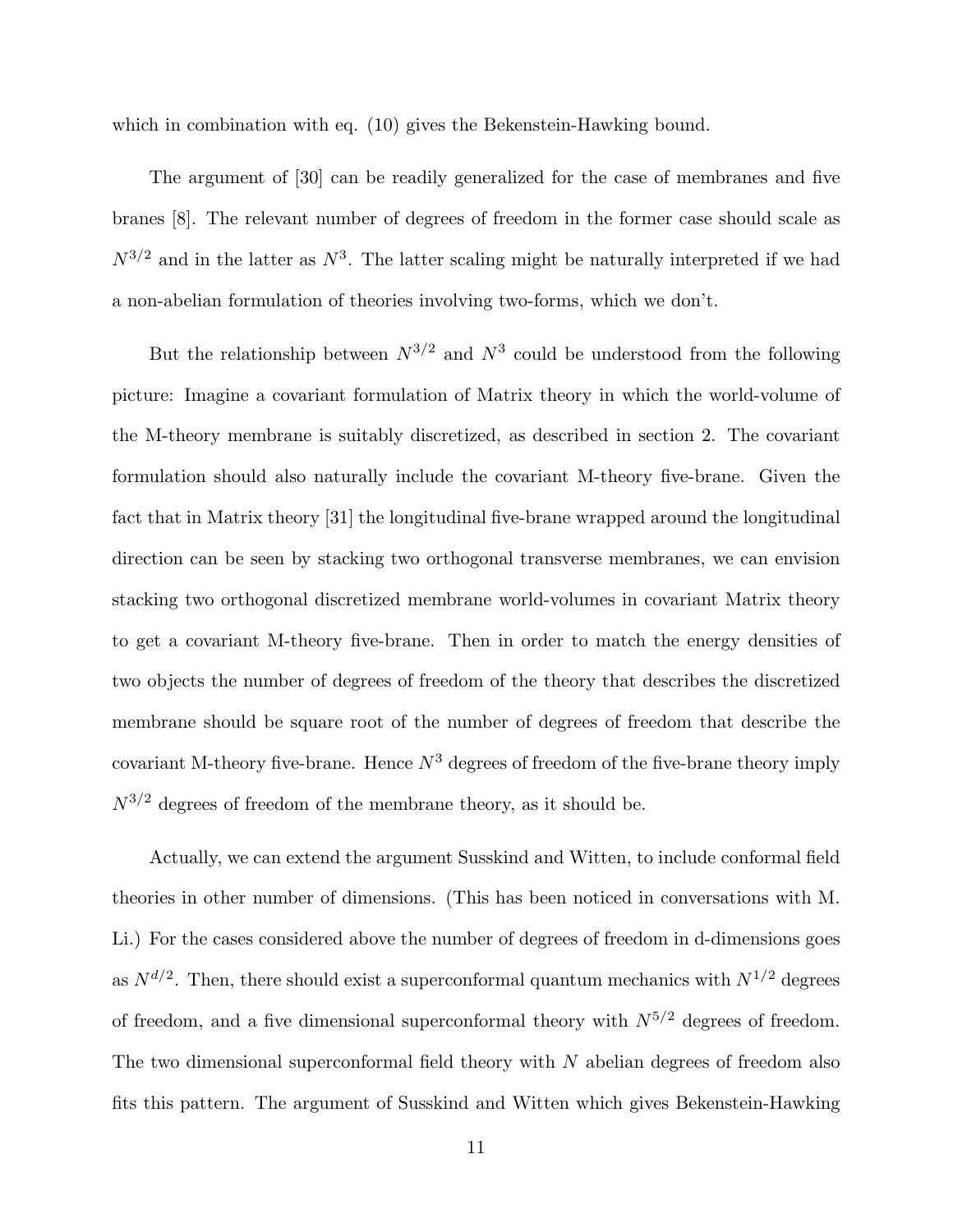scaling in the end, works nicely in each of these cases.

## 5. Background Independent Holography via 2-Hilbert spaces?

The above discussion of the space-time uncertainty relations and holography is obviously background dependent. (One possible exception to this statement is the theory proposed by Ho $\tilde{\text{r}}$ ava [32].) In conclusion to this note, we wish to point out that background independent holography might be understood via the concept of 2-Hilbert spaces, in analogy with a kinematical set-up proposed by Crane  $[33]$  in relation to  $3 + 1$  dimensional quantum general relativity (see the article by Smolin [33] for a nice review).

The main idea of Crane [33] is that a background independent holographic theory, such as quantum gravity, should not be described in terms of a single Hilbert space, but in terms of a linear structure which is spanned by basis elements which are also taken to be Hilbert spaces (such structures are called 2-Hilbert spaces; see the review of Baez [33] for the precise mathematical set-up within the framework of category theory.)

Very roughly, according to Baez [33], the basic objects of 2-Hilbert spaces are finite dimensional Hilbert spaces (replacing vectors as the basic elements of Hilbert spaces). The zero object (the analog of the zero vector) is a zero-dimensional Hilbert space; the analog of adding two vectors is forming the direct sum; the analog of multiplying a vector by a complex number is tensoring an object by a Hilbert space, and the analog of the inner product of two vectors is a bifunctor taking each pair of objects a, b of a 2-Hilbert space to the set of morphisms from a to b.

Thus, following Crane, the background independent 2-Hilbert space of the bulk quantum theory of gravity should be constructed in terms of component Hilbert spaces of the appropriate boundary theories. We want to illustrate this idea within the framework of Matrix theory: A Hilbert space in Matrix theory is represented by block diagonal matrices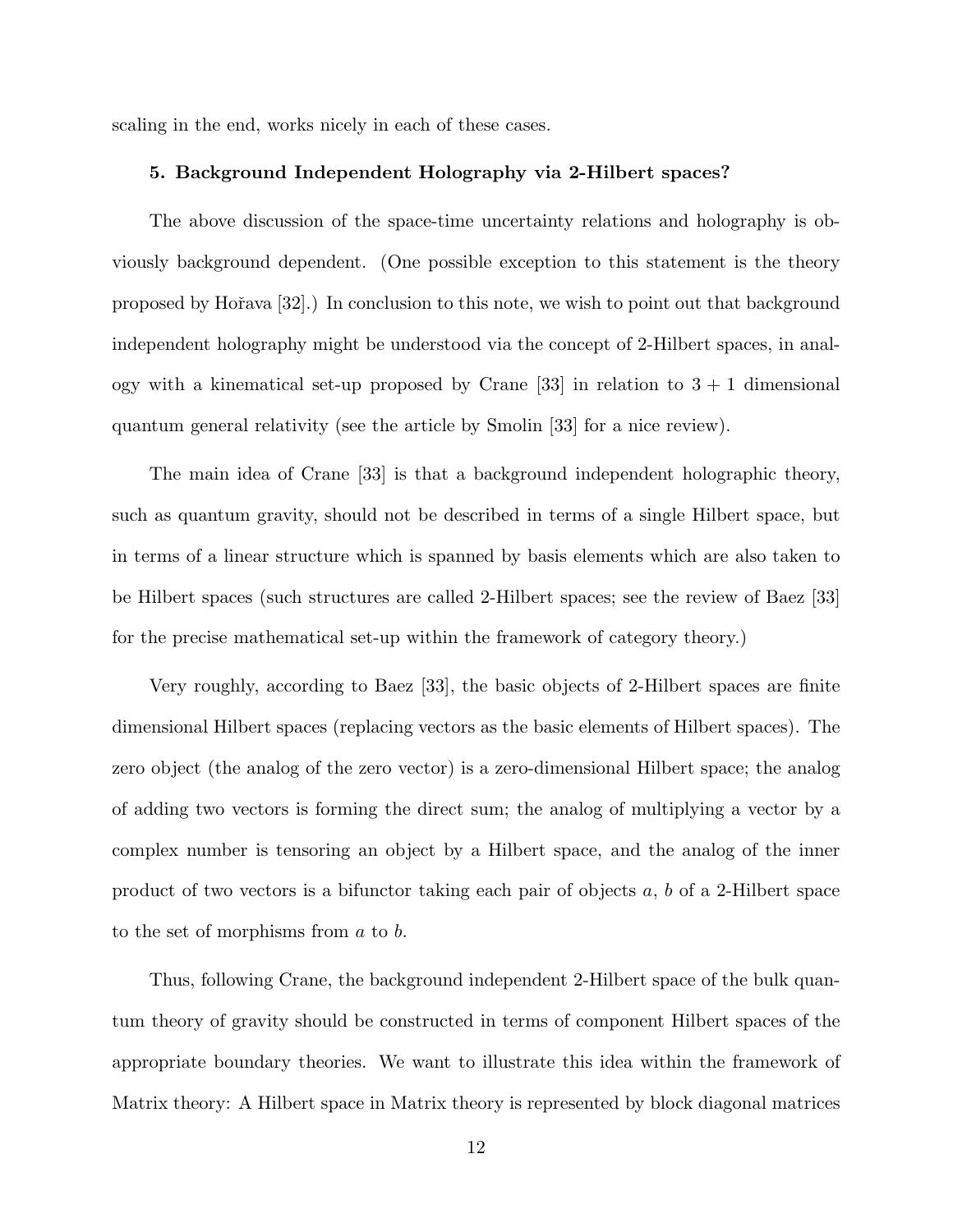[3]. Denote such a Hilbert space by  $H_{bound}^i$ . In order to realize the idea of Crane [33] we suppose that each of these Hilbert spaces can be taken as a component of a 2-Hilbert space (*Hilb*). In other words, an element  $H_2$  of *Hilb* can be written as a linear combination of  $H_{bound}^i$ 

$$
H_2 = \sum_i c_i H_{bound}^i.
$$
\n(13)

Now, let each  $H_{bound}$  satisfy the holographic bound (i.e. let the dimension of a particular  $H_{bound}$  be determined by the appropriate boundary theory). This implies the holographic bound on the dimension of the bulk 2-Hilbert space, and therefore - background independent holography. Coming back to our membrane analogy from section 2., the corresponding 2-Hilbert space can be concretely envisioned as a collection of transverse membranes, each representing the Hilbert space of a particular background.

Acknowledgements: I wish to thank I. Bars, S. Chaudhuri, M. Günaydin, M. Li, T. Yoneya, J. Polchinski and L. Smolin for useful discussions. I am especially indebted to M. Li and T. Yoneya for sharing their insights on the space-time uncertainty principle and holography with me. Extra thanks to M. Li for providing a reliable source of friendly criticism and for commenting on the preliminary version of this note.

## References

- 1. G. 't Hooft, [gr-qc/9310026;](http://arxiv.org/abs/gr-qc/9310026) L. Susskind, Jour. Math. Phys. 36 (1996) 6377.
- 2. J. D. Bekenstein, Phys. Rev. D7 (1973) 2333; S. W. Hawking, Comm. Math. Phys, 43 (1975) 199;
- 3. T. Banks, W. Fischler, S. H. Shenker and L. Susskind, Phys. Rev. D55 (1997) 5112. For a review and further references, see T.Banks, [hep-th/9706168](http://arxiv.org/abs/hep-th/9706168); D. Biggati and L. Susskind, [hep-th/9712072;](http://arxiv.org/abs/hep-th/9712072) W. Taylor, [hep-th/9801182](http://arxiv.org/abs/hep-th/9801182).
- 4. J. Maldacena, [hep-th/9711200.](http://arxiv.org/abs/hep-th/9711200)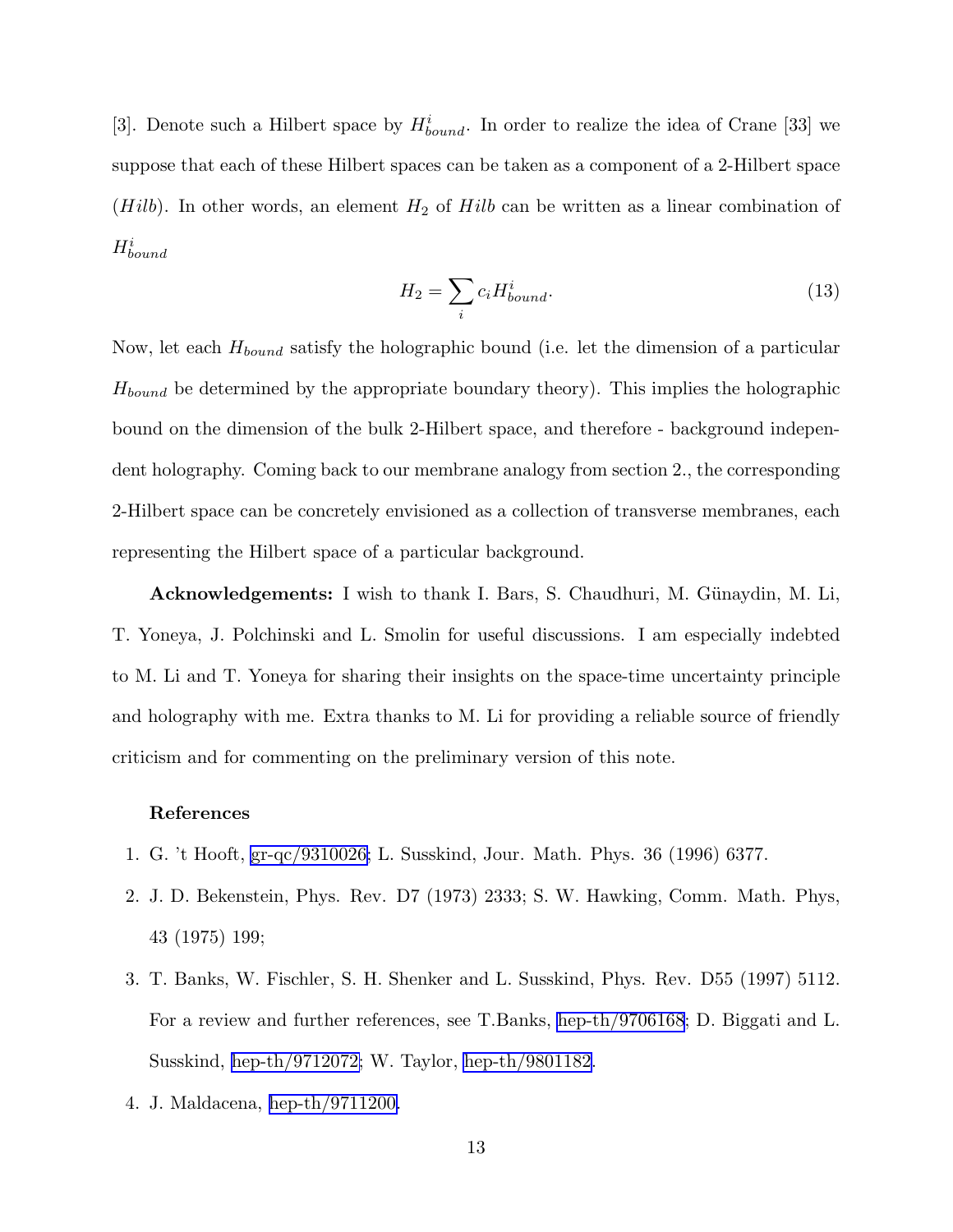- 5. S. S. Gubser, I. Klebanov and A. M. Polyakov, [hep-th/9802109](http://arxiv.org/abs/hep-th/9802109);
- 6. E. Witten, [hep-th/9802150](http://arxiv.org/abs/hep-th/9802150); [hep-th/9803131](http://arxiv.org/abs/hep-th/9803131).
- 7. T. Yoneya, Mod. Phys. Lett. A4 (1989) 1587; See also T. Yoneya, in "Wandering in the Fields". K. Kawarabajashi and A. Ukawa, eds. (World Scientific, 1987) pp.419; and "Quantum String Theory", N. Kawamoto and T. Kugo, eds. (Springer, 1988) pp.23. T. Yoneya, Prog. Theor. Phys. 97 (1997) 949; [hep-th/9707002](http://arxiv.org/abs/hep-th/9707002)
- 8. M. Li and T. Yoneya, [hep-th/9806240](http://arxiv.org/abs/hep-th/9806240).
- 9. M. Li and T. Yoneya, Phys. Rev. Lett. 78 (1997) 1219.
- 10. J. Polchinski, Phys. Rev. Lett. 75 (1995) 4724; J. Dai, R. G. Leigh and J. Polchinski, Mod. Phys. Lett. A4 (1989) 2073; J. Polchinski, TASI Lectures on D-branes, [hep](http://arxiv.org/abs/hep-th/9611050)[th/9611050](http://arxiv.org/abs/hep-th/9611050).
- 11. M. R. Douglas, D. Kabat, P. Pouliot and S. H. Shenker, Nucl. Phys. B485 (1997) 1219.
- 12. For references consult B. de Wit, J. Hoppe and H. Nicolai, Nucl. Phys. B305 (1988) 545.
- 13. H. Awata and D. Minic, JHEP 04 (1998) 006.
- 14. A. Jevicki and T. Yoneya, [hep-th/9805069.](http://arxiv.org/abs/hep-th/9805069)
- 15. M. Dine, R. Echols and J. Gray, [hep-th/9805007;](http://arxiv.org/abs/hep-th/9805007) S. Paban, S. Sethi and M. Stern, [hep-th/9805018;](http://arxiv.org/abs/hep-th/9805018)[hep-th/9806028](http://arxiv.org/abs/hep-th/9806028) .
- 16. K. Becker and M. Becker, [hep-th/9705091](http://arxiv.org/abs/hep-th/9705091); K. Becker, M. Becker, J. Polchinski and A. Tseytlin, [hep-th/9706072](http://arxiv.org/abs/hep-th/9706072).
- 17. L. Susskind, [hep-th/9704080](http://arxiv.org/abs/hep-th/9704080); N. Seiberg, Phys. Rev. Lett. 79 (1997) 3577; A. Sen, [hep-th/9709220;](http://arxiv.org/abs/hep-th/9709220) S. Hellerman and J. Polchinski, [hep-th/9711037](http://arxiv.org/abs/hep-th/9711037).
- 18. T. Banks, W. Fischler, I. Klebanov and L. Susskind, [hep-th/9709091](http://arxiv.org/abs/hep-th/9709091); [hep-th/9711005;](http://arxiv.org/abs/hep-th/9711005)